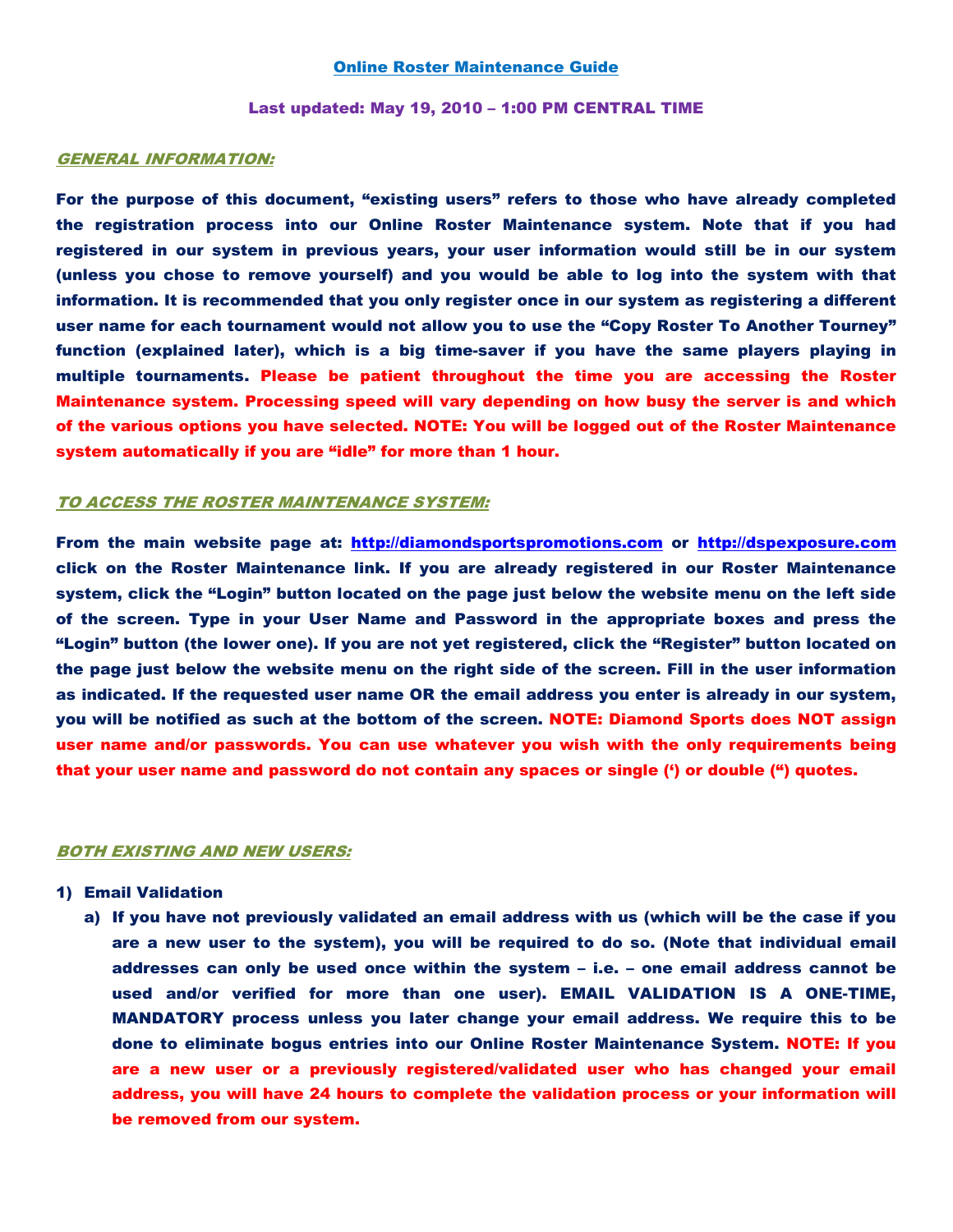- i) After hitting the applicable "Login" or "Register" button, you will be taken to a screen that will have a box for you to enter an Email Validation Code. The code that needs to be entered here will have been automatically emailed to you at the email address you provided so please be sure that the email address you provide is accurate. You will NOT get past this process and be able to do roster maintenance if you do not provide an email address that can be validated. NOTE: Our system does not allow the use of "hotmail" email addresses.
- ii) After locating the email with the validation code in it, either copy/paste or type the code into the box on your screen. Click the submit validation code button and if you entered the proper code, you will be validated and notified on your screen that you have been as such and you will now be able to log into the system.
- iii) If the validation code is not accurate or you never received the email with the validation code in it, you will be returned the verification screen and you'll be notified why you could not become validated. Make sure the code was accurate and try again.
- iv) If you did not receive the email with the code in it, more often than not this is due to a "typo" in the email address you provided. If you think this may have been the case, click the "Resubmit Valid Email Address" button and you will be returned to the Email Address entry screen where you can attempt the process again. Other possibilities for not receiving the mail could be that the email was placed automatically in your Bulk, Spam or Junk mail folder depending on your settings in your email program. Check these folders and/or the settings. After making sure the settings are correct (one of which could have been to automatically delete mails your email program thinks are Bulk, Spam or Junk), press the Resend Validation Code button and the system will again send the email to the email address you provided.
- 2) Once you are successfully logged in, you are going to see a series of boxes and buttons on the page. In most cases, all of the teams registered to you (if any) for roster maintenance should be listed in the uppermost box. If the team is there, simply select it and then hit the button on left hand side just below the box. You will be taken to the roster maintenance screen for that team.
	- $a$ ) If one or more of your tournaments/teams is not listed in the uppermost box, scroll through the list in the  $2<sup>nd</sup>$  box. Click on one of the missing team(s) from the upper box. The selected team will automatically be moved to the upper box and be registered to you for roster maintenance. NOTE: Only one registered user is permitted for any given Team/Tournament

#### GENERAL INSTRUCTIONS (ALL USERS):

#### Login Screen

- 1) "Retrieve Lost Login Information" button (main login screen):
	- a) If you are a registered user with a VALIDATED email address and you have either lost or cannot recall your login information we might be able to help:
		- i) If you know EITHER your user name or your VALIDATED email address, press the button and you will be taken to a screen where you can enter either of the 2 pieces of information previously stated. (If you don't know either of them – press the "Manual User Information Reset" button and you will be taken to our Email Us screen and you can let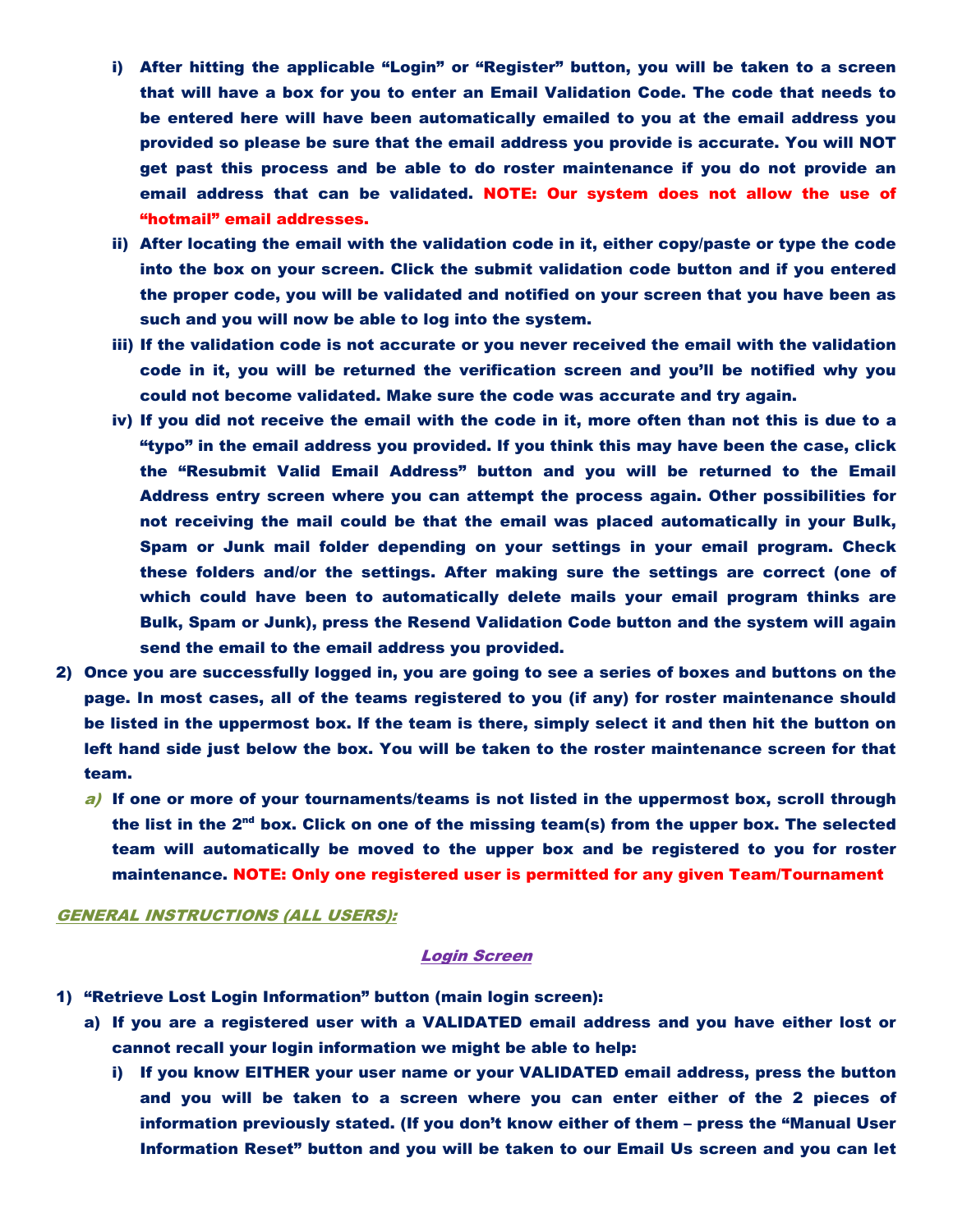us know you are having a problem. If you do this please provide us the name of at least one of the tournaments/teams you are entered in.).

- ii) Once you have entered one of the pieces of information, press the "Send User Information" button. You will receive an email at the VALIDATED email address that will contain your User Name and a TEMPORARY password (which we highly recommend you change as soon as possible).
- iii) Login with your User Name and TEMPORARY password and you are all set.
- 2) "Unassign Team (selected team)" button:
	- a) If you no longer wish to be the maintenance person for a particular tournament/team, you can highlight the team in the uppermost box on your screen and hit this button. You will be removed as the registered roster maintenance person for the selected tournament/team.
- 3) "Change User Information" button:
	- a) You can change EITHER your user password or your email address here (Note that User Names are NOT changeable) If you change either your user password or your email address, you will be automatically logged out of the system and returned to the login screen.
	- b) After hitting the button, you will see 3 boxes for information:
		- i) Current Password (REQUIRED): In order to change your user information, you will need to provide us with your current user password (if you are changing your password due to a temporary one being issued to you as a result of either an automated or manual resettype in your TEMPORARY password here).
		- ii) New Password (only if changing it): If you are going to change your password, type your NEW password in the appropriate boxes. DO NOT put anything in these boxes if you are not changing your password.
		- iii) Current/New Email (only if changing it): As above, if you are changing your email address, type it in this box. DO NOT change what is in the box (which will be your current VALIDATED email address) if you are not changing it. NOTE: If you change your email address, you will be required to go through the email validation process again.
- 4) "Logout" button:
	- a) This button is located on the right side of the page just above the white "status/message" line and clicking it logs you out of the roster maintenance system. Note that if you are "idle" on the roster maintenance system for one hour, you are automatically logged out.
- 5) "Remove My Account Information" button:
	- a) If you press this button, you will be removed as a registered user WITHOUT any further confirmation. This option does not remove any roster information you may have entered.
	- b) Any player information you have entered prior to pressing this button will NOT be removed. It removes you personally as a roster maintenance person from our database for ALL of the tournaments/teams that were registered to you for maintenance NOTE: If you only have a particular team you want to be removed from DO NOT USE this button Instead, use the "Remove Me From Roster Maintenance (selected team)" button as previously explained."
	- c) After pressing this button, you will be logged out of the system and returned to the login screen.